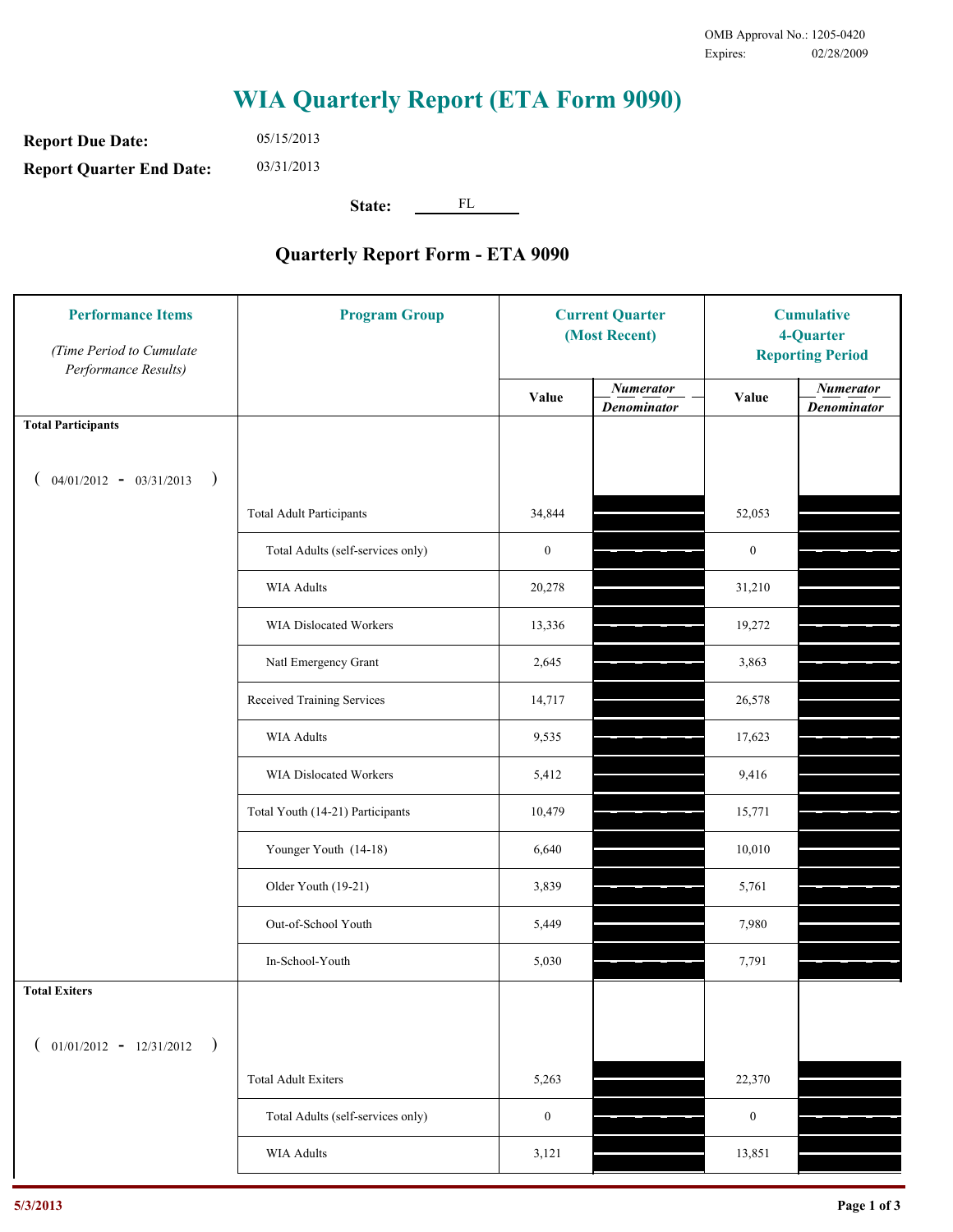| <b>Performance Items</b><br>(Time Period to Cumulate<br>Performance Results) | <b>Program Group</b>          | <b>Current Quarter</b><br>(Most Recent) |                                        | <b>Cumulative</b><br>4-Quarter<br><b>Reporting Period</b> |                                        |
|------------------------------------------------------------------------------|-------------------------------|-----------------------------------------|----------------------------------------|-----------------------------------------------------------|----------------------------------------|
|                                                                              |                               | Value                                   | <b>Numerator</b><br><b>Denominator</b> | Value                                                     | <b>Numerator</b><br><b>Denominator</b> |
|                                                                              | <b>WIA Dislocated Workers</b> | 2,087                                   |                                        | 8,141                                                     |                                        |
|                                                                              | Natl Emergency Grant          | 409                                     |                                        | 1,518                                                     |                                        |
|                                                                              | Total Youth (14-21) Exiters   | 2,132                                   |                                        | 6,235                                                     |                                        |
|                                                                              | Younger Youth (14-18)         | 1,539                                   |                                        | 3,822                                                     |                                        |
|                                                                              | Older Youth (19-21)           | 593                                     |                                        | 2,413                                                     |                                        |
|                                                                              | Out-of-School Youth           | 709                                     |                                        | 3,183                                                     |                                        |
|                                                                              | In-School Youth               | 1,423                                   |                                        | 3,052                                                     |                                        |
| <b>Placement in Employment or</b><br>Education                               |                               |                                         |                                        |                                                           |                                        |
| $07/01/2011 - 06/30/2012$<br>$\rightarrow$<br>$\overline{ }$                 |                               |                                         |                                        |                                                           |                                        |
|                                                                              | WIA Youth (14-21)             | 57.8                                    | 1,052<br>1,821                         | 56.7                                                      | 2,808<br>4,950                         |
| <b>Attainment of Degree or</b><br>Certification                              |                               |                                         |                                        |                                                           |                                        |
| $($ 07/01/2011 - 06/30/2012<br>$\rightarrow$                                 |                               |                                         |                                        |                                                           |                                        |
|                                                                              | WIA Youth (14-21)             | 58.7                                    | 1,067<br>1,818                         | 72.3                                                      | 3,719<br>5,142                         |
| <b>Literacy or Numeracy Gains</b>                                            |                               |                                         |                                        |                                                           |                                        |
| $04/01/2012 - 03/31/2013$<br>$\rightarrow$                                   |                               |                                         |                                        |                                                           |                                        |
|                                                                              | WIA Youth (14-21)             | 51.1                                    | 370<br>724                             | 50.2                                                      | 1,412<br>2,815                         |
| Youth Diploma or Equivilance Rate                                            |                               |                                         |                                        |                                                           |                                        |
| $01/01/2012 - 12/31/2012$ )                                                  |                               |                                         |                                        |                                                           |                                        |
|                                                                              | WIA Younger Youth (14-18)     | 68.9                                    | 288<br>$\overline{418}$                | 67.0                                                      | 1,264<br>1,887                         |
| <b>Skill Attainment Rate</b>                                                 |                               |                                         |                                        |                                                           |                                        |
|                                                                              |                               |                                         |                                        |                                                           |                                        |
| $01/01/2012 - 12/31/2012$ )<br>$\overline{ }$                                | WIA Younger Youth (14-18)     | 79.7                                    | 2,137                                  | 83.3                                                      | 8,561                                  |
| <b>Entered Employment Rate</b>                                               |                               |                                         | 2,682                                  |                                                           | 10,281                                 |
|                                                                              |                               |                                         |                                        |                                                           |                                        |
| $07/01/2011 - 06/30/2012$ )<br>$\overline{ }$                                |                               |                                         | 1,389                                  |                                                           | 5,423                                  |
|                                                                              | Adults                        | 78.5                                    | 1,770<br>1,745                         | 77.7                                                      | 6,979<br>7,203                         |
|                                                                              | Dislocated Workers            | 82.5                                    | 2,114                                  | 86.1                                                      | 8,366                                  |
|                                                                              | Older Youth (19-21)           | 60.8                                    | 441<br>725                             | 64.6                                                      | 1,184<br>1,834                         |